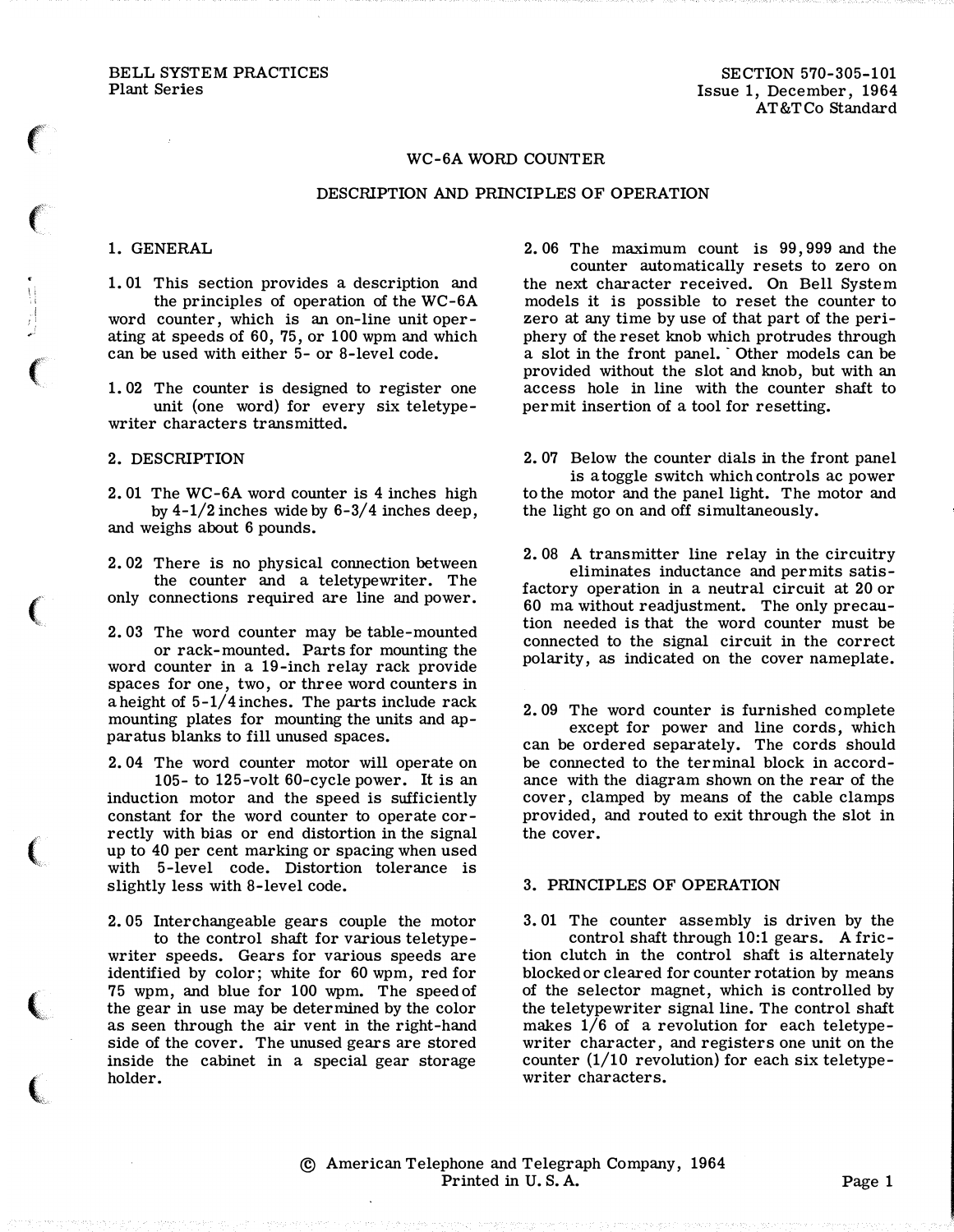3. 02 The magnet armature has two portions capable of blocking clutch and counter ro-

tation. Under normal signal conditions, only one of these stops the clutch. This occurs during marking (current on) condition of the line.

3. 03 If an open -line condition should occur, the second blocking portion of the armature extension will block clutch and counter revolution until line current is restored. This prevents registering false counts during open-line conditions.

- 3. 04 The counter must be connected to the line circuit in the proper polarity.
- 3. 05 Figures 1 and 2 show the locations of the component parts of the word counter.

,) ''")'�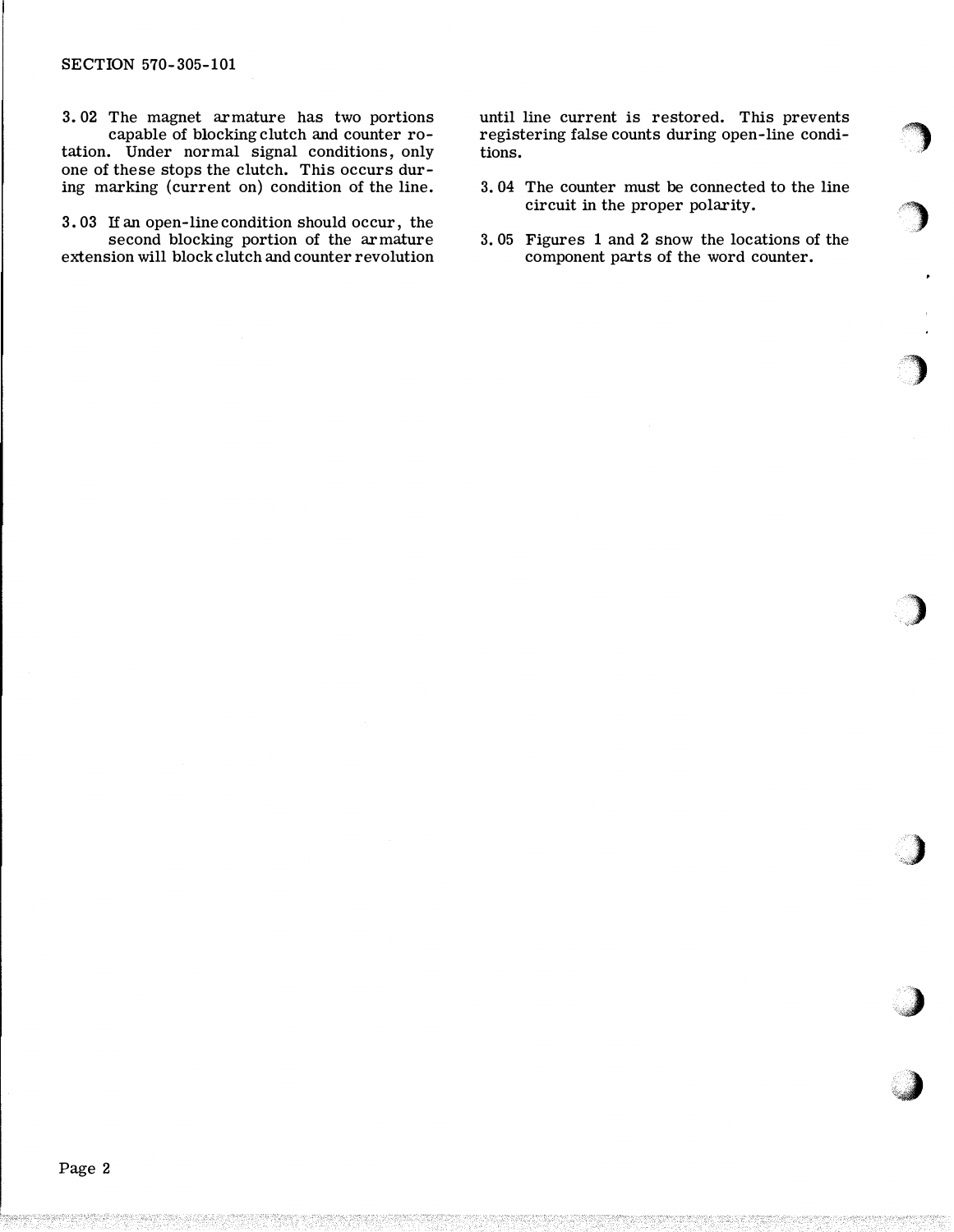

Figure 1 - Left-side Frame Components